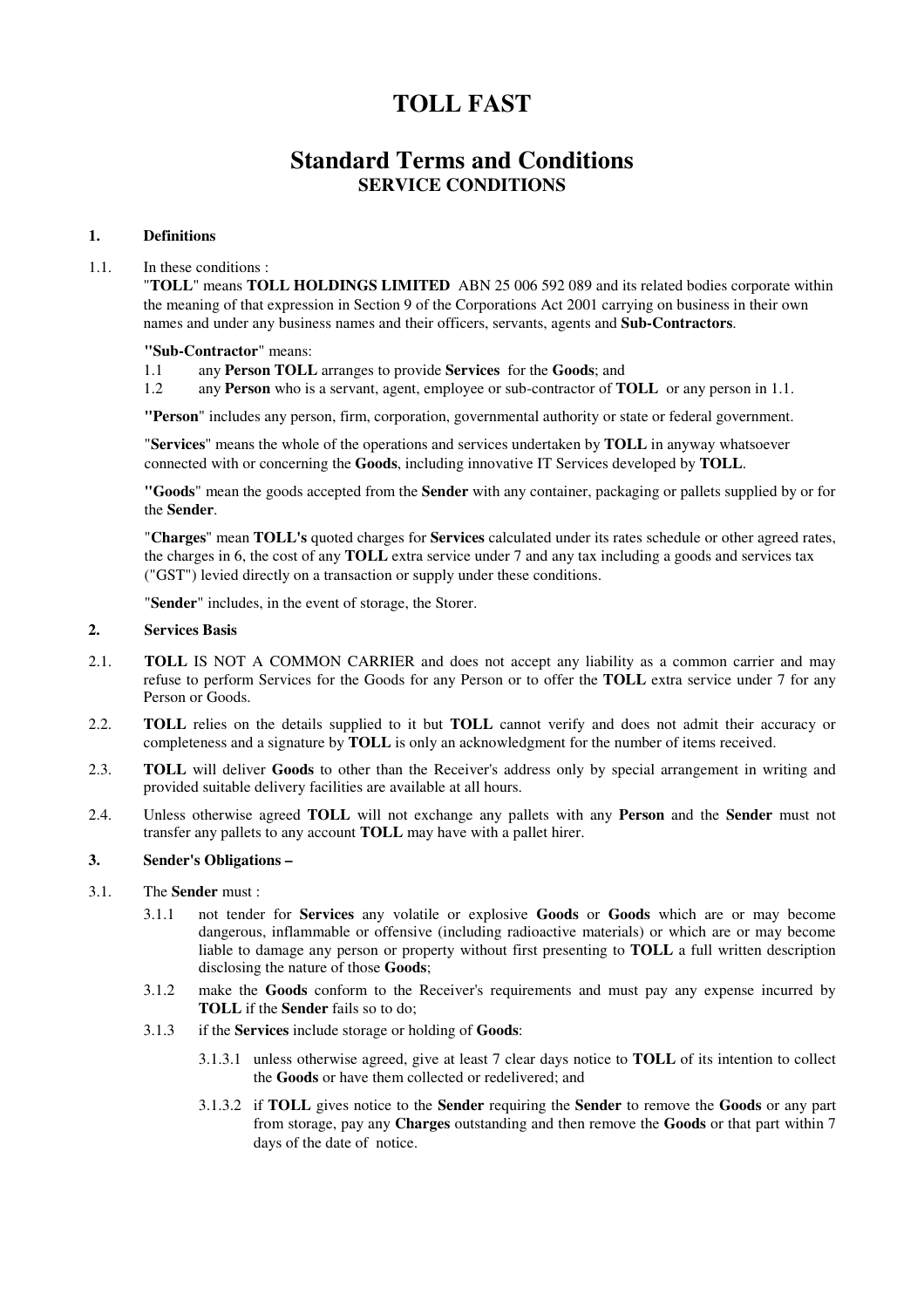## **4. Sender's Warranties and Indemnities**

## 4.1. The **Sender** warrants :

- 4.1.1 it has fully and adequately described the **Goods**, their nature, weight and measurements and complied with all applicable laws and regulations (including the Australian Code for the Transport of Dangerous Goods by Road and Rail, Civil Aviation Regulations and the International Maritime Dangerous Goods Code) about the notification, classification, description, labelling, transport and packaging of the **Goods** and that, given their nature, the **Goods** are packed in a proper way to withstand the ordinary risks of the **Services**;
- 4.1.2 the **Person** delivering the **Goods** to **TOLL** for the **Services** is authorised to do so and to sign this contract;
- 4.1.3 it is either the owner or the authorised agent of the owner of the **Goods** and it accepts these conditions for itself and the Receiver as well as for any other **Person** for whom the **Sender** is acting; and
- 4.1.4 subject to any application of condition 7, neither it nor any other **Person** will make an allegation or claim against **TOLL** or any other person about the **Services,**

AND the **Sender** indemnifies **TOLL** from any loss, damage, expense, penalty, fine or liability arising from a breach of these warranties, the **Sender's** obligations or these conditions.

## **5. TOLL's Rights**

## 5.1. Generally:

- 5.1.1 If in **TOLL's** opinion the **Goods** are or are liable to become dangerous, inflammable, explosive, volatile, offensive or damaging in nature, **TOLL** may at any time and at the **Sender's** cost destroy, dispose of, abandon or render them harmless without compensation to the **Sender**, Receiver or Third Party and without prejudice to **TOLL's** right to any **Charges**.
- 5.1.2 If the **Sender** instructs **TOLL** to use a particular method of providing the **Services TOLL** will give priority to that method but at its absolute discretion **TOLL** may provide the **Services** by another method.
- 5.1.3 If any identifying document or mark is lost, damaged, destroyed or defaced **TOLL** may open any document, wrapping, package or other container in which the **Goods** are placed or carried to inspect them either to determine their nature or condition or to determine their ownership or destination.
- 5.1.4 **TOLL** may carry, store, redirect, handle, remove, assemble, erect, pack, unpack, load, unload or consolidate the **Goods** with others and as principal or agent may arrange for the **Services** to be provided by any **Sub-Contractor** on any terms.
- 5.1.5 **TOLL** may lease, hire or use any container, pallet or rail wagon in which or on which the **Goods** may be placed or packed and subject to the terms of any bill of lading, hire lease agreement, equipment hand-over agreement, interchange receipt or other contract for transport whether by sea, rail, road or air and give any receipt for any container or pallet or rail wagon.
- 5.2. For transport or distribution of Goods:
	- 5.2.1 **TOLL** is authorised to deliver the **Goods** at the address given to **TOLL** by the **Sender** or any other address directed by the Receiver and **TOLL** will be taken to have delivered the **Goods** if at either address **TOLL** obtains from any person an acknowledgement of delivery.
	- 5.2.2 If the address is unattended or the Receiver fails to take delivery of the **Goods**, **TOLL** may :
		- 5.2.2.1 deposit the **Goods** at the Receiver's address;
		- 5.2.2.2 store the **Goods**; or
		- 5.2.2.3 return the **Goods** to the **Sender** and its action under 5.2.2.1, 5.2.2.2 or 5.2.2.3 will constitute delivery.
	- 5.2.3 If the transport method is rail and the Receiver's address is a town or place where **TOLL** does not have a receiving depot, **TOLL** will be taken to have delivered the **Goods** if they are delivered to the nearest railhead.
	- 5.2.4 If **TOLL** believes it is necessary or desirable, **TOLL** may deviate from the usual route or method of transport.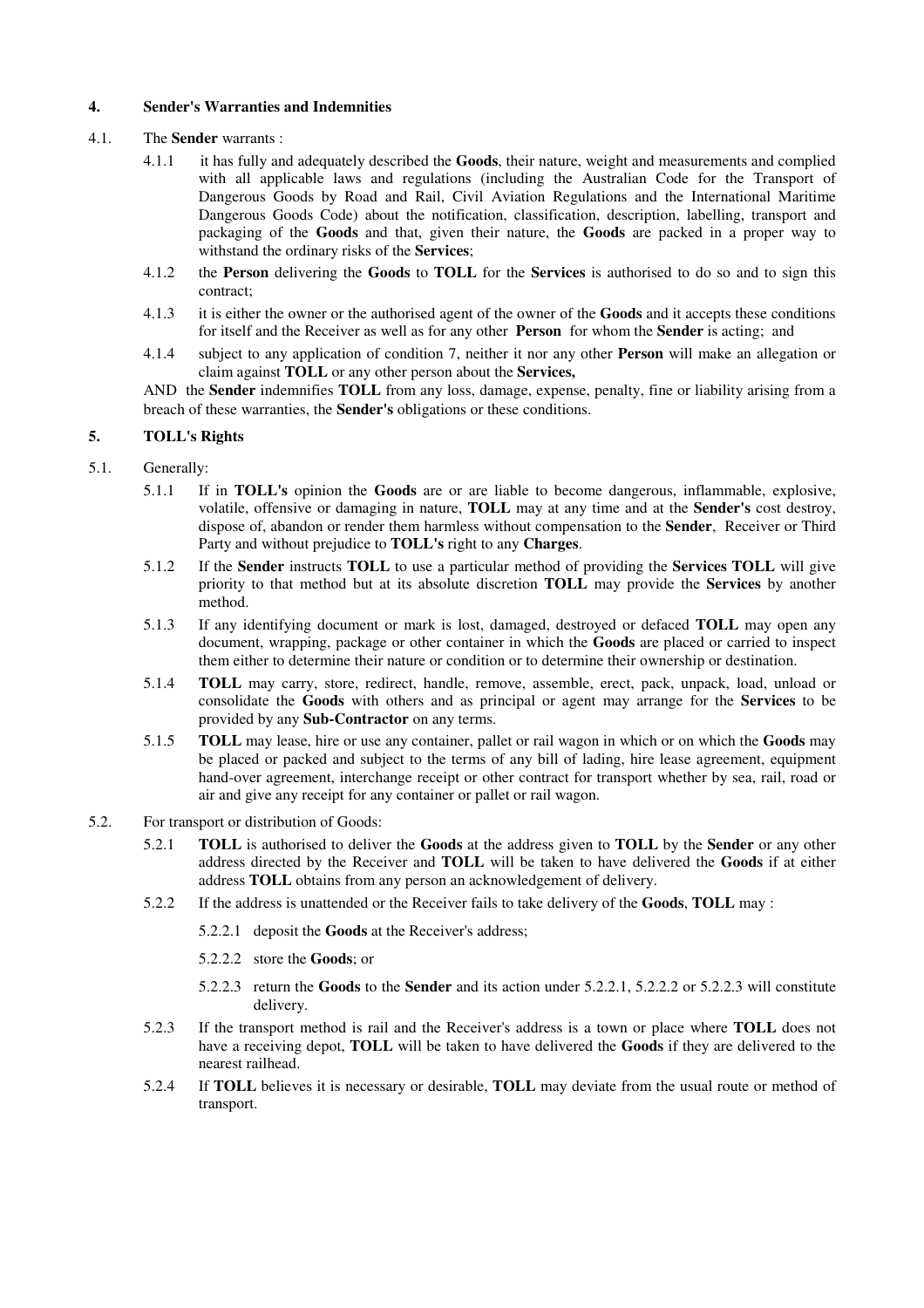- 5.3. For storage of **Goods**:
	- 5.3.1 If any **Charges** are unpaid for 7 days **TOLL** may require the **Sender** to remove the **Goods**.
	- 5.3.2 Unless and until all **Charges** have been paid, a receipt is signed by or on behalf of the **Sender**, and the **Person** applying for redelivery, if not the **Sender**, tenders a proper authority signed by the **Sender**, **TOLL** does not have to make the **Goods** available to any **Person**.
	- 5.3.3 If the **Sender** fails to remove **Goods** the subject of a notice under 3.1.3.2 within the period specified in the notice, **TOLL** may remove the **Goods** and return them to the **Sender** at the **Sender**'s last known address, or store them in the manner and in the place as **TOLL** thinks appropriate at the expense and risk of the **Sender**.

## **6. Charges**

- 6.1. The **Sender** must or, if a **Person** other than the **Sender** is nominated on the front, then that **Person** must:
	- 6.1.1 unless otherwise agreed, pay **TOLL** the **Charges** in Australian dollars within 7 days of the date of **TOLL's** invoice;
	- 6.1.2 pay freight by weight or measurement as **TOLL** selects;
	- 6.1.3 if the **Goods** are at any time re-weighed or re-measured, pay any proportional additional freight and, if required by **TOLL**, an additional charge of \$10.50 per item;
	- 6.1.4 pay any charge for demurrage at the rate charged to **TOLL** directly or indirectly by any railway or shipping authority or other **Person**;
	- 6.1.5 pay **TOLL's** expenses and charges to comply with any law or regulation or any order or requirement made under them or with the requirement of any market, harbour, dock, railway, shipping, customs, excise, or warehouse authority or other **Person**;
	- 6.1.6 if any of the **Goods** are under Customs control, pay all Customs duty, excise duty and costs (including any fine or penalty) which **TOLL** becomes liable to pay or pays;
	- 6.1.7 supply or pay for labour or machinery or both to load, unload, maintain or protect the **Goods**;
	- 6.1.8 if TOLL requires, pay an additional charge at industry rates if the Receiver is not present during normal trading hours or the time specified, or if there is any delay outside TOLL's control in loading or unloading greater than five (5) minutes;
	- 6.1.9 pay the cost, expense or loss to **TOLL** of destruction or disposal under 5.1.1, storage and return under 5.2.2, of opening or inspecting under 5.1.3 and of advertising and sale under 8.2.2;
	- 6.1.10 compensate **TOLL** for any cost, expense or loss to **TOLL's** property or any **Person** caused by the **Goods**, the **Sender**, the Receiver or any **Person** acting for the **Sender** or the Receiver;
	- 6.1.11 if any **Charges** are not paid on the date for payment, pay interest on the unpaid **Charges** at a rate 4% higher than the prevailing rate under the Penalty Interest Rates Act 1983 (Victoria) and pay any charge or amount owing to **TOLL** under any other contract;
	- 6.1.12 if a copy of a contract or any part is required, pay **TOLL** a charge of \$5.00; and
	- 6.1.13 pay **TOLL** any costs not recouped out of the proceeds of sale of the **Goods** under 5.3.3 or 8.2.
- 6.2. If a **Person** other than the **Sender** is nominated to pay the **Charges** and doesn't do so within 7 days of the date for payment, the **Sender** must pay the **Charges** and a transfer charge of \$10.00 immediately upon **TOLL's** demand.
- 6.3. **TOLL's Charges** are earned as soon as the **Goods** are picked up or accepted for storage, whether they are delivered or not and whether damaged or not.
- 6.4. **TOLL** will not refund any payment for **Charges** under any circumstances.
- 6.5. **TOLL's** quoted charges represent the exclusive value of the supply for GST purposes, unless specifically stated to include GST.

## **7. TOLL Extra Service**

- 7.1. Subject to the following paragraphs of this condition, if **TOLL** extra service is required or applies and the Goods are lost or damaged due to **TOLL**'s negligence or wilful act or omission, TOLL will pay the **Sender** or the **Person** nominated by the **Sender** the damages arising, less the **Charges**, from **TOLL**'s negligence or wilful act or omission up to \$5,000.00 for \$5.00 or 4% (per invoice) extra service fee.
- 7.2. **TOLL** does not provide this extra service for: appliances with electrical components, computers, jewellery, porcelain china, crystal, marble or enamel goods, explosives or dangerous goods, glass, windscreens, precious stones or metals, currency or negotiable instruments, produce, perishable goods, fragile goods, regulated waste, cigarettes or other goods under bond.
- 7.3. **TOLL** will not pay damages under 7.1 if the loss or damage is caused by ordinary loss in weight or volume, shrinkage, ordinary leakage, ordinary wear and tear, insufficient and/or unsuitable packing or preparation,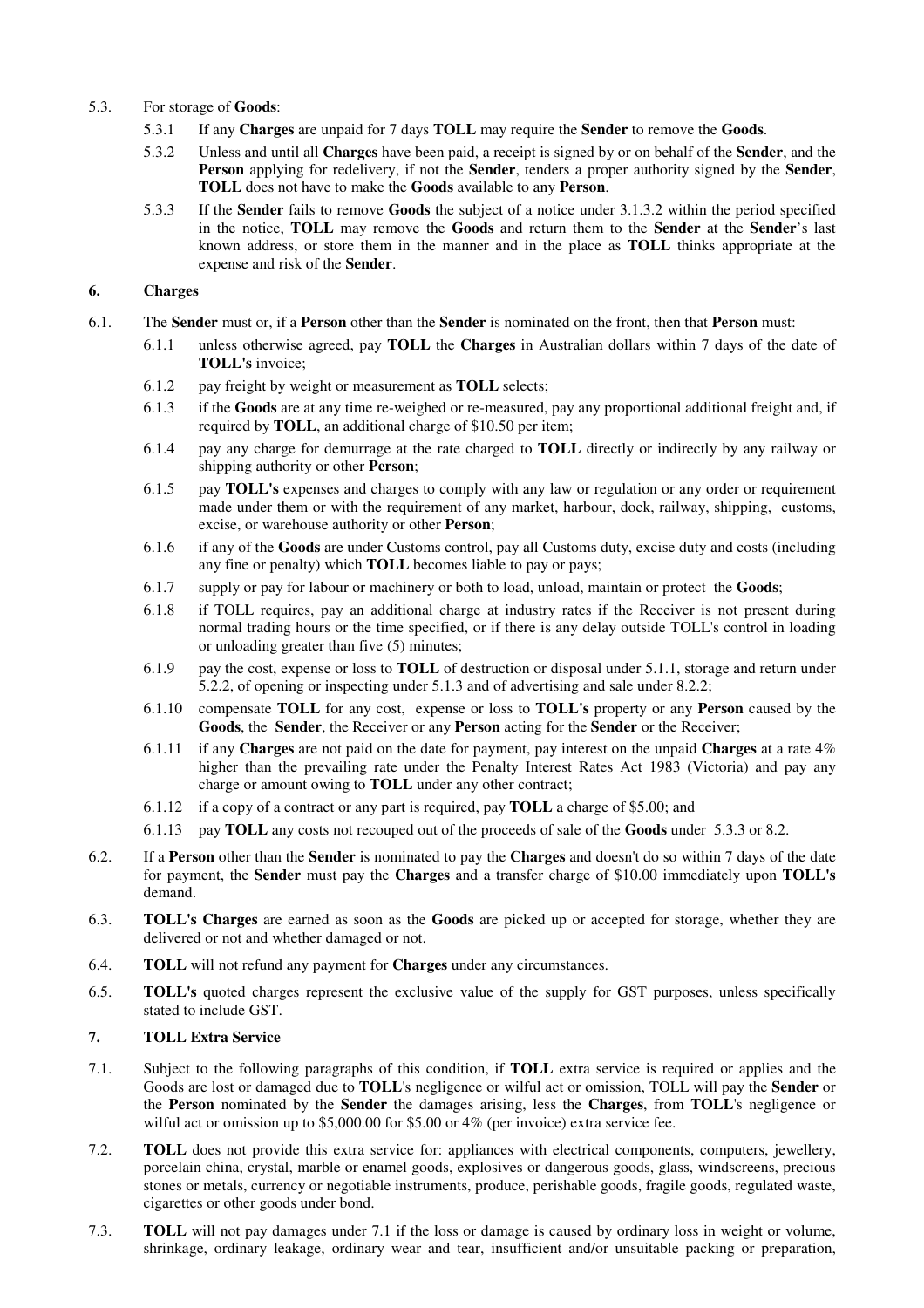delay, inherent vice, an event beyond **TOLL**'s reasonable control, war, nuclear explosion, strikes, riots, civil commotion, electrical or mechanical derangement or the **Sender** overloading or incorrectly loading the transport vehicle.

- 7.4. **TOLL** will not pay the **Sender** if the **Sender** does not:
	- 7.4.1 notify **TOLL** of the loss or damage within 2 days of the date of delivery where **Goods** are damaged or within 7 days of the anticipated date of delivery where **Goods** are lost; and
	- 7.4.2 substantiate the amount of the loss or damage when and as **TOLL** requests.
- 7.5. If **TOLL** pays damages under this condition it will pay the lesser of:
	- 7.5.1 \$5,000.00 or the amount nominated by the **Sender** under 7.1; and
	- 7.5.2 the substantiated amount of the damages.
- 7.6. If **TOLL** pays damages under this condition and the value of the **Goods** damaged is less than the amount paid, **TOLL** may retain or recover the damaged **Goods**.
- 7.7. Under this condition **TOLL** will only pay damages for the direct loss or damage to the **Goods** and will not pay any indirect or consequential loss or damage including loss of profits, business or anticipated savings or other economic loss even if **TOLL** knows they are possible or otherwise foreseeable.

## **8. Lien**

- 8.1. **TOLL** has a general lien on the **Goods** and on any other goods of the **Sender** for all **Charges** due or which become due on any account whether for the **Services** concerning the **Goods** or any other goods or any other **TOLL** service.
- 8.2. If the **Charges** are not paid or the **Sender** or Receiver fails to take delivery or return of the **Goods**, **TOLL** may without notice and, in the case of perishable or dangerous **Goods** immediately :
	- 8.2.1 store the **Goods** as **TOLL** thinks fit at the **Sender**'s risk and expense, or
	- 8.2.2 open any package and sell all or any of the **Goods** as **TOLL** thinks fit and apply the proceeds to discharge the lien and costs of sale.
- 8.3. **TOLL** may deduct or set-off from any monies due from **TOLL** to the **Sender** under any contract, debts and monies due from the **Sender** to **TOLL** under these conditions or any contract.

#### **9. Claims**

- 9.1. If **TOLL** is liable for damage to or loss of the **Goods** or any part of the **Goods**, no claim for the loss or damage may be made unless notice of the claim is lodged in writing within 2 days of the date of delivery or, for nondelivery, within 7 days of the anticipated date of delivery.
- 9.2. The failure to notify a claim within a time under 9.1 is evidence of satisfactory performance by **TOLL** of its obligations.
- 9.3. Despite any other condition other than 11, **TOLL** will be discharged from all liability for loss or damage or the **Services** unless an action is brought within 6 months of completion of the **Services** or the anticipated date of completion of the **Services**.
- 9.4. Time is of the essence in relation to all time periods in this condition and in 7.

## **10. Exclusions and Limitations**

- 10.1. Subject to 11, **TOLL** excludes from these conditions all conditions, warranties and terms implied by statute, general law or custom.
- 10.2. Subject to any application of the **TOLL** extra service condition in 7 and subject to 11, the **Goods** will at all times be at the risk of the **Sender** and TOLL excludes all liability to any **Person**, including the **Sender**, for acts or omissions of **TOLL** in tort (including negligence), contract, bailment or otherwise for loss of, damage to or deterioration or contamination of the **Goods**, or any delay, non-delivery or other failure to supply the **Services** or arising out of the **Goods**, the **Services** or these conditions.
- 10.3. Subject to any application of the **TOLL** extra service condition in 7 and subject to 11, **TOLL** excludes all liability for, and the **Sender** and Receiver release and indemnify **TOLL** against all loss, damage, cost and expense from any claim by any **Person** in tort (including negligence), contract, bailment or otherwise for loss or damage to any property, injury to, or death of any **Person** arising out of any acts or omissions of **TOLL** or any or all of the **Goods**, the **Services**, any delay, non-delivery or other failure to supply the **Services** or these conditions.
- 10.4. The exclusions, releases and indemnities in 10.2 and 10.3 extend to loss of profits, business or anticipated savings or any other indirect or consequential damage and to economic loss and even if **TOLL** knows they are possible or otherwise foreseeable.